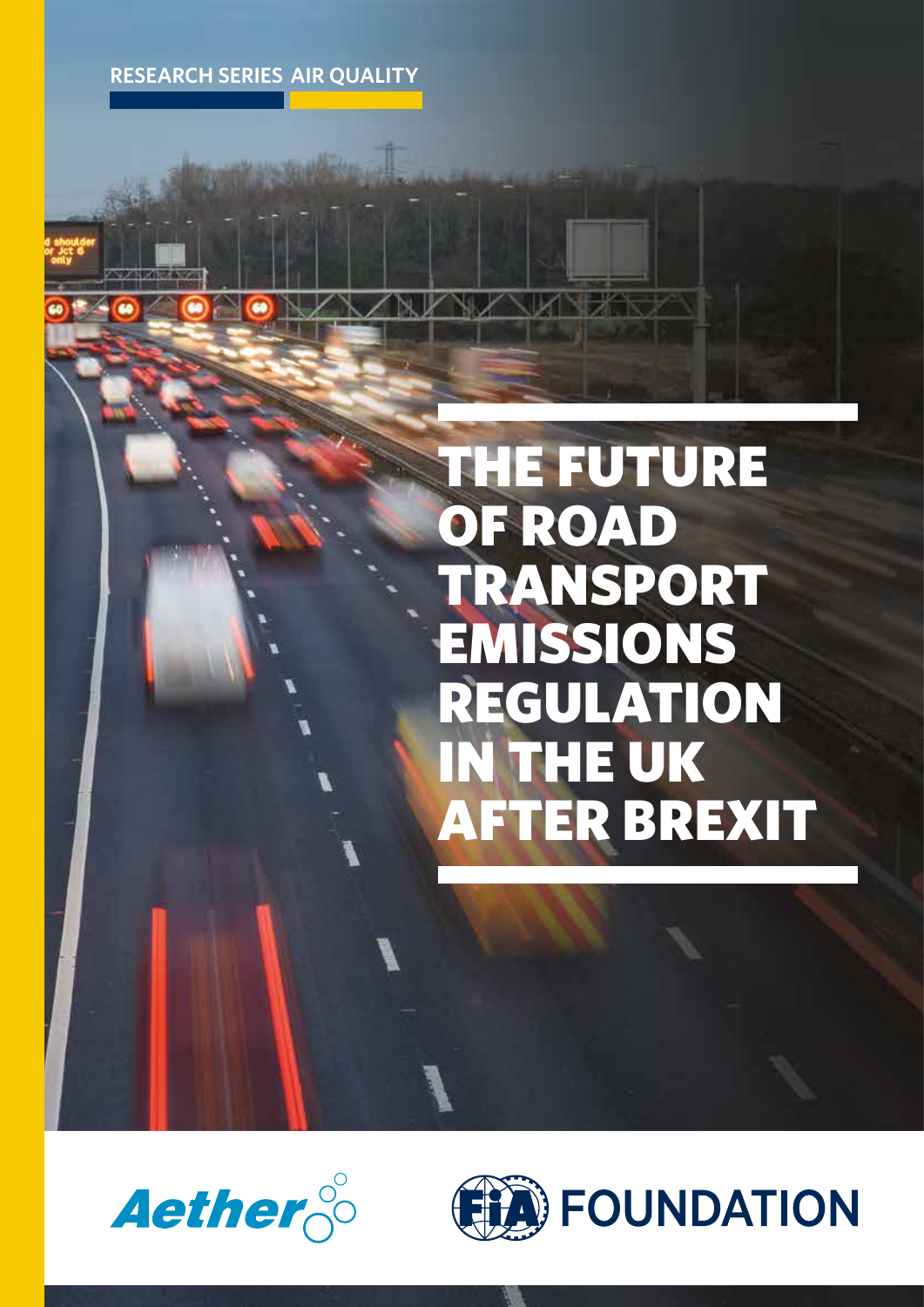#### **THE FUTURE OF ROAD TRANSPORT EMISSIONS REGULATION IN THE UK AFTER BREXIT** OCTOBER 2018

**Commissioned by:** The FIA Foundation, 60 Trafalgar Square, London WC2N 5DS, United Kingdom

The FIA Foundation is an independent UK registered charity which supports an international programme of activities promoting road safety, the environment and sustainable mobility, as well as funding motor sport safety research. Our aim is to ensure 'Safe, Clean, Fair and Green' mobility for all, playing our part to ensure a sustainable future.

The FIA Foundation Research Paper series seeks to provide interesting insights into current issues, using rigorous data analysis to generate conclusions which are highly relevant to current global and local policy debates.

**Written by:** Tim Williamson and Richard German, Aether

Aether is a UK-based environmental consultancy, specialising in air quality and climate change emissions data analysis and policy development.

#### © 2018

Excepting source material and where otherwise noted, all material presented in this document is provided under a Creative Commons Attribution - Non-Commercial 2.0 England and Wales licence creativecommons.org/licenses/ by-nc/2.0/uk/. Licence conditions are on the Creative Commons website as is the legal code for the CC BY Non-Commercial 2.0 England and Wales licence creativecommons.org/licenses/by-nc/2.0/uk/legalcode.

#### **Disclaimer**

The content of this research paper has been prepared for the FIA Foundation. It does not constitute legal, financial or investment product advice.

While care has been taken in the development of this paper, any errors and omissions are the responsibility of the authors.





### THE FUTURE OF ROAD TRANSPORT EMISSIONS REGULATION IN THE UK AFTER BREXIT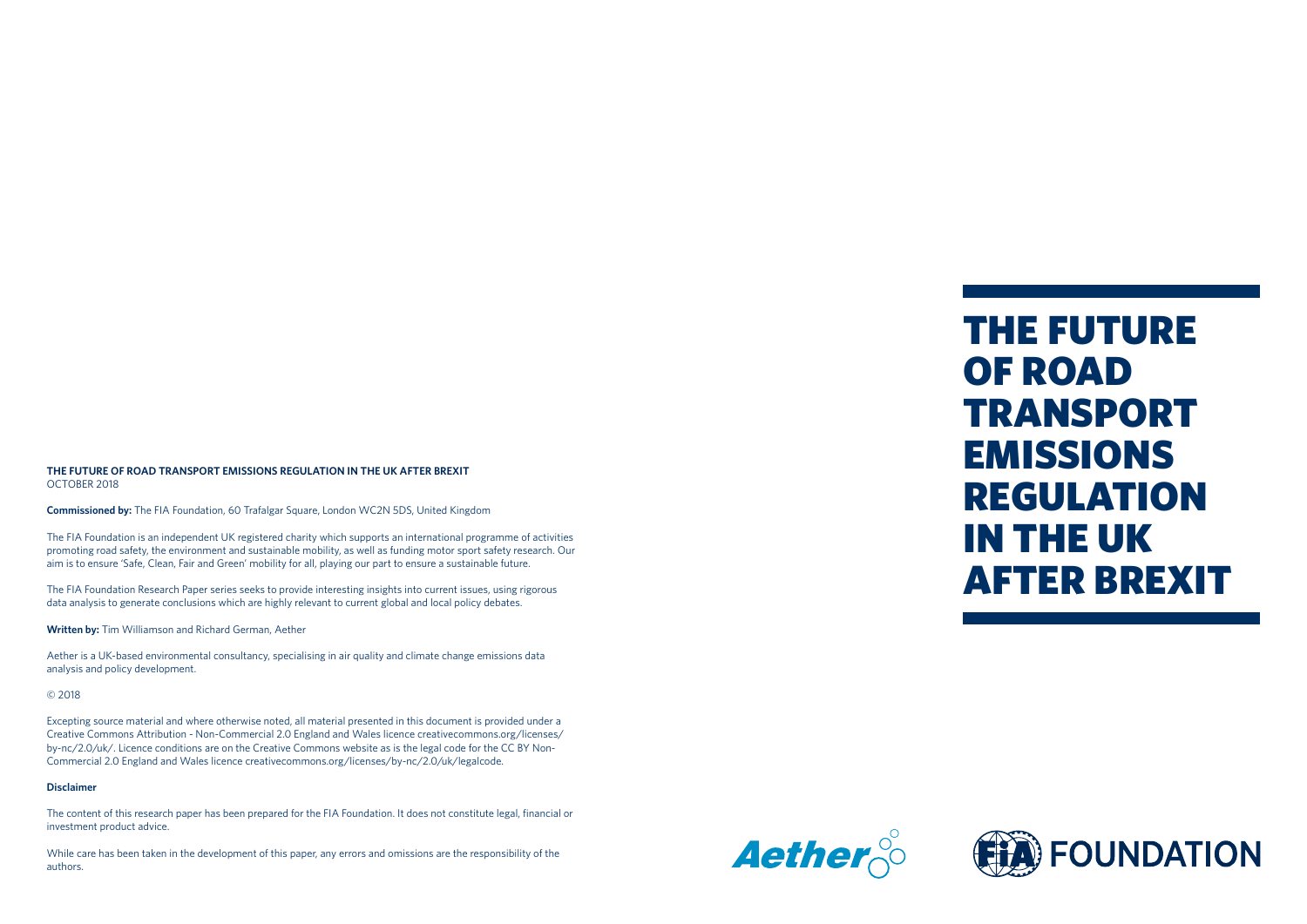### **CONTENTS**



# **CONTENTS**

**SUMMARY** INTRODUCTION FUTURE ENVIRONMENTAL POLICY IN TH CURRENT STATE OF THE SECTOR **CONTROLLING ROAD VEHICLE EMISSION** DRIVERS FOR FUTURE EMISSION REDUCT POSSIBLE POST-BREXIT SCENARIOS CONCLUSIONS REFERENCES

**1**

|               | $\mathbf{2}$            |
|---------------|-------------------------|
| <b>HE UK</b>  | $\overline{\mathbf{3}}$ |
|               | 5                       |
| NS            | 6                       |
| <b>CTIONS</b> | 8                       |
|               | 10                      |
|               | 16                      |
|               | 17                      |

**THE FUTURE OF ROAD TRANSPORT EMISSIONS REGULATION IN THE UK AFTER BREXIT**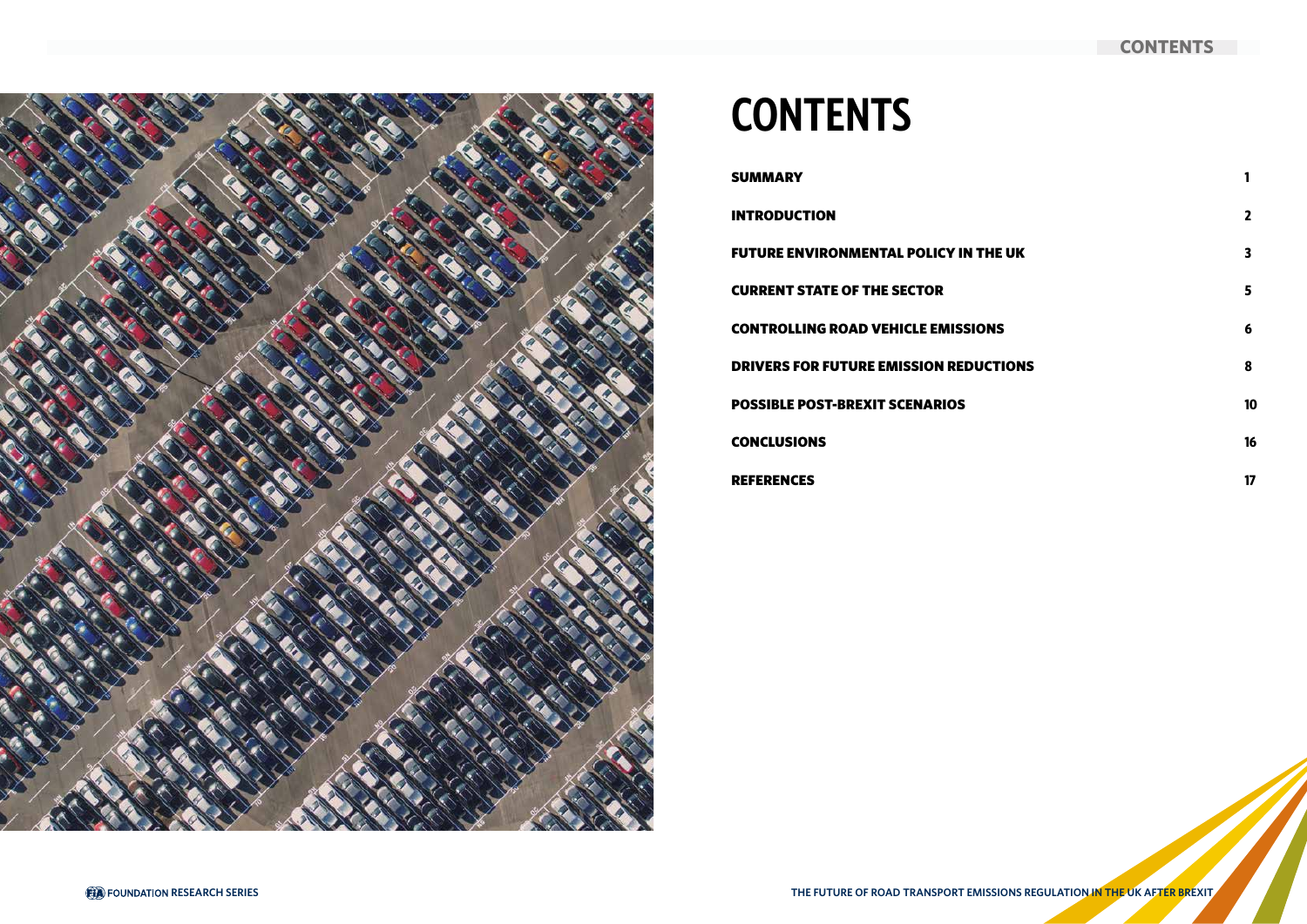Air pollution and climate change are two of the most pressing environmental issues currently facing the UK. Road transport plays a significant role in both. The great majority of regulation addressing emissions from road transport derives from EU legislation and so will inevitably be impacted by Brexit. The UK's future position with regard to the EU and the UK's developing controls on road transport emissions will have significant implications both for human and environmental health, and for the future of the UK vehicle and parts manufacturing industry.

This report considers briefly the current state of the sector, the current policy landscape and then analyses three possible positions a future Government could adopt: strongly deregulatory, parity with EU legislation (and no more), and leadership on environmental protection. It concludes that the best outcome following Brexit, both for human and environmental health and for manufacturing industry, is to take a leadership position on transport emissions control. However, based on current evidence, one of the more likely outcomes is that UK regulations stand still as those in the EU develop, which, over time, results in similar outcomes to a deregulation scenario. Such a position would present a risk to both human and environmental health. In more detail:

#### **THE FUTURE OF ROAD TRANSPORT EMISSIONS REGULATION IN THE UK AFTER BREXIT 1 RESEARCH SERIES 2**

- **•** Strong deregulation post Brexit, or even a position where current standards do not develop further, is likely to result in harm to human health in the UK as a result of relatively worse air quality and a far lower chance of avoiding damaging climate change. It is also a severe threat to the UK based vehicle and parts manufacturing industry, currently worth £4.9bn to the UK economy. Regulatory inconsistency will remove the possibility of frictionless movement across the UK-EU border making UK products more expensive in a highly integrated and competitive market;
- **•** A position of parity and no more would reduce risks to public health and industrial viability but the UK would have little or no influence over the development of such regulation. This could be mitigated by maintaining strong, cooperative links with the science and evidence base being developed in the EU;
- **•** A leadership position, in terms of the strength, pace or form of regulation, could result in the stimulation of low emission research and manufacturing in the UK, provide greater certainty for industry and help accelerate the pace of improvement within the EU. This would be in addition to greater public health and environmental benefits.

# **SUMMARY**

Anthropogenic climate change is increasingly seen as one of the leading existential threats to society over the long term. Climate change mitigation therefore remains, rightly, at the forefront of environmental concerns. Air quality has also received increased attention in recent years and the scale of health impacts - equivalent to tens of thousands of deaths per year in the UK alone - marks it out as "the largest environmental health risk in the UK."1 Road transport is, and will remain, a key source of both greenhouse gas<sup>2</sup> and air pollution emissions and is already subject to a raft of legislative control measures in the UK, almost all of which derive either directly or indirectly from EU legislation and policy.

With the great majority of UK legislation on the environment deriving from EU Directives and Regulations, there is, understandably, widespread concern over the future of environment policy once the UK leaves the EU. Much has been written on what the future could hold and, given the uncertainty over the UK's future relationship with the EU, all outcomes are still possible.

The scenarios range from maintaining UK policy and legislation in lock step with the EU to completely scrapping the body of EU-derived law and developing something totally separate. The former would most



forcefully question the wisdom of leaving the EU and would certainly preclude many of the opportunities for self-determination upon which the case for Brexit was made to the public. However, the latter scenario carries the greatest uncertainty and prompts the fear that the UK's standards of environmental protection will fall behind those in the rest of Europe. It would also place at significant risk the UK's vehicle and parts manufacturing industry.

A number of reports have analysed different aspects of Brexit and its potential impact on this sector. The 2017 Environmental Industries Commission report, Improving Air Quality After Brexit<sup>3</sup>, highlighted some of the key issues and potential opportunities which Brexit could offer in relation to air quality control generally. More recently, Transport & Environment's report Brexit & Cars<sup>4</sup> identified potential risks in terms of the supply of low emission vehicles to the UK market and additional costs for UK manufacturers in the case of a "no deal" Brexit. Manufacturers themselves have also warned about the potential consequences of a "no-deal" Brexit. In July, Jaguar Land Rover chief executive Ralf Speth said: "A bad Brexit deal would cost Jaguar Land Rover more than £1.2bn profit each year… We have spent around £50bn in the UK in the past five years - with plans for a further £80bn more in the next five. This would be in jeopardy should we be faced with the wrong outcome."5 BMW has moved their annual summer shutdown period at its Cowley plant in Oxford to April in 2019, to "minimise the risk of any possible short-term parts-supply disruption in the event of a no-deal Brexit."6

This report seeks to examine some of the potential outcomes for the regulation and control of emissions from road transport, both of greenhouse gasses and air pollutants. The report examines the current state of both the UK road transport fleet and the emissions regulation regime. It then considers three potential Brexit scenarios and what these might mean, both for the vehicles available for use in the UK and for the low emission vehicle manufacturers in the UK. To reduce the potential outcomes to just three may seem overly simplistic, but the intention is to use these to illustrate the broad risks and opportunities presented by Brexit in the field of road transport emissions control.

In developing this report, a workshop was held with industry and NGO stakeholders to draw out the potential impact of these scenarios in June 2018. A report of the workshop is available on request.

# **INTRODUCTION**

### **INTRODUCTION**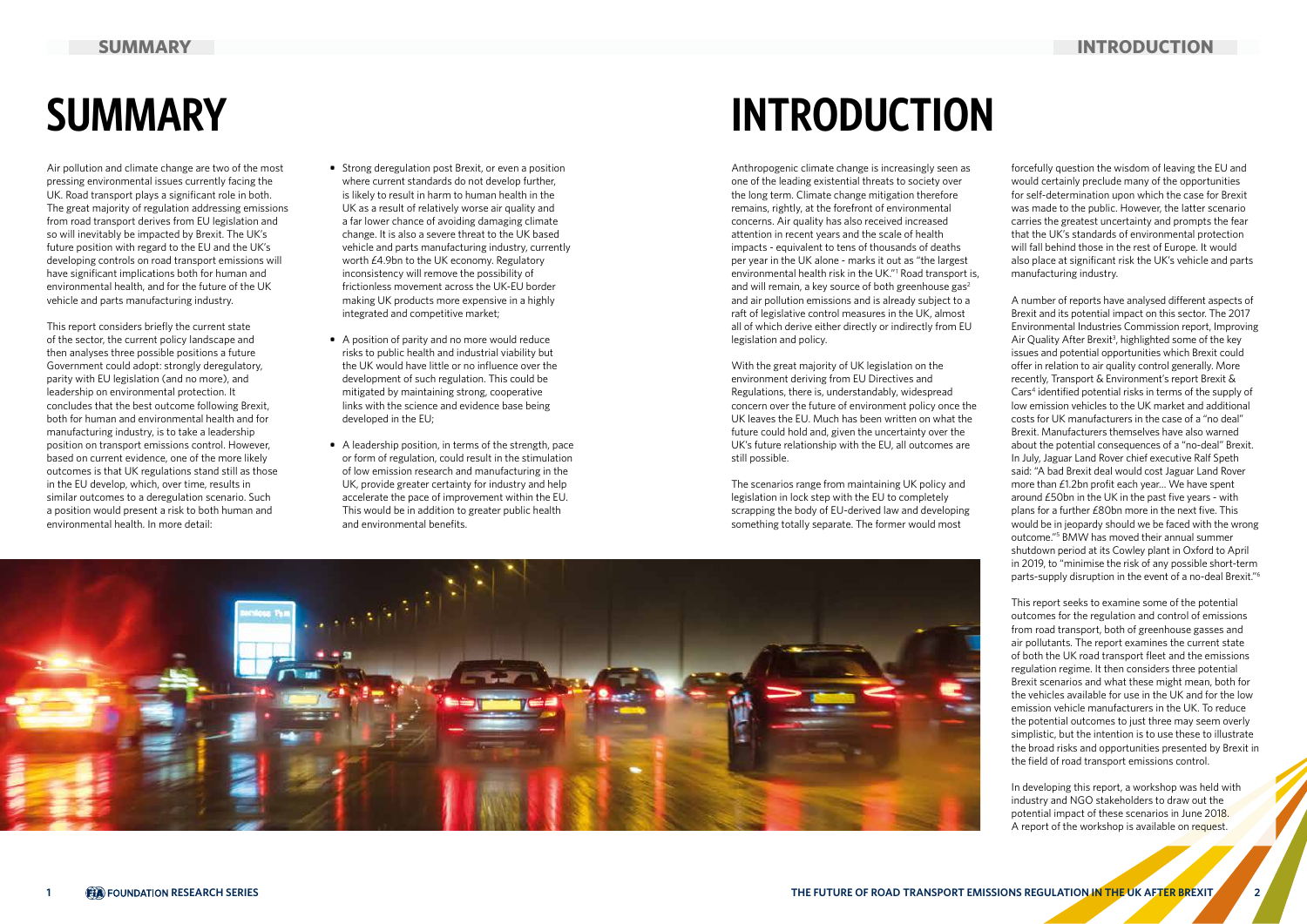### **FUTURE ENVIRONMENTAL POLICY IN THE UK**

Predicting future Government policy beyond the next election cycle is, clearly, extremely difficult and even more so in the context of Brexit. It is therefore impossible to conclusively answer whether policy direction will tend towards greater environmental protection or towards dismantling those protections that currently exist.

On the positive (protection) side, The European Union (Withdrawal) Act 20187 , the primary legislation enacting the UK's withdrawal from the European Union, will transpose all the current body of EU legislation into UK law. This means that, the day after Brexit, the UK will have nearly the same set of legislation as it had immediately before Brexit, with two key differences. The first is that some of the core elements of recent environmental legislation, such as the polluter pays and precautionary principles, won't be transposed. These are contained in the EU Treaties as opposed to Directives or Regulations and so are not part of the body of legislation currently referred to in the Act. Secondly, all references to the European Commission (EC) and similar bodies will be removed, including the reporting and enforcement functions for which the EC is responsible. Both changes would have a massive impact on the enforcement of environmental regulation given their role in this function in the UK to date.

It should be noted however that amendments made to the Act later in its progress through Parliament require that that by 26 December 2018, the Secretary of State must publish draft legislation which sets out a list of environmental principles. The draft legislation must place a duty on the Secretary of State to publish a policy statement in relation to the application and interpretation of those principles which ministers must "have regard to in making and developing policy." The draft legislation must also define environmental law and establish an enforcement body able to take enforcement action where "the authority considers that a minister of the Crown is not complying with that environmental law."

quality measures which impact other departments such as Transport<sup>10</sup>.

In addition, the Government has made repeated commitments to maintain the highest standards of environmental protection in the UK post-Brexit. In his

forward to the Government's 25 Year Environment Plan, the Secretary of State for Environment, Food and Rural Affairs, Michael Gove, states his desire for the UK to be "recognised as the leading global champion of a greener, healthier, more sustainable future for the next generation." This is not an isolated statement and has been reiterated in speeches and statements to Select Committees numerous times since he took up office. The aim is repeated in the consultation document, published in May, on Environmental Principles and Governance after the United Kingdom leaves the European Union. Nor is that intention restricted to Defra. The Department for Transport's Road to Zero white paper, published in July 2018, states that the central aim is to "put the UK at the forefront of the design and manufacturing of zero emission vehicles, and for all new cars and vans to be effectively zero emission by 2040."8 The simple fact that 2018 has seen the publication of a greater volume of Government plans and strategies on the environment than at any other time in recent years might be interpreted as an indication of the emphasis being placed on this area.

Set against these rather reassuring notes are however a number of key pieces of evidence which give cause for concern:

- **1.** A future Government will not be bound by any of the policies of the current Government, unless they are defined in some way in legislation, preferably primary legislation. While the EU (Withdrawal) Act will maintain the current body of EU legislation immediately after Brexit, it says nothing about strengthening or even maintaining that legislation. Future policy could be strongly deregulatory and result in the current protections being dismantled.
- **2.** While the UK has in the past taken a leading position on climate change, evidenced by the Climate Change Act 2008 and its mandatory targets, it has been less active on air quality. Successive plans to meet the  $NO<sub>2</sub>$  limit values have been subject to successful legal challenge in the UK's High Court<sup>9</sup>. These have shown that Defra has not, apparently, carried sufficient weight within Government to force through stringent air
- **3.** The current Government, and its immediate predecessors, has generally pursued a policy of minimum compliance with EU legislation and has followed a strongly deregulatory approach. In June, in a written statement to Parliament, it announced its intention to cut the burden of regulation on business by £9bn by May 2020<sup>11</sup>. While this does not of itself indicate a reluctance to protect the environment, it is far easier to remove environmental regulation than it is to design an effective alternative.
- **4.** Recent announcements by both Government ministers and ex-ministers show that the proenvironmental sentiment expressed by Michael Gove is not necessarily held by his colleagues. For example, Liz Truss, Chief Secretary to the Treasury, was recently quoted as saying that big projects in the UK are held back by "clunky



regulations" in a speech to the Cato Institute, who themselves recently advocated a light touch approach to environmental regulation<sup>12</sup>. Former Foreign Secretary, Boris Johnson, supported the publication on 24 September of an Institute of Economic Affairs (IEA) report which described EU environmental protection legislation as "anticompetitive" and said that they were "disguised methods of protectionism."

On balance, while the EU (Withdrawal) Act would appear to ensure that the current environmental regulatory structure will remain in place for the immediate period post Brexit, it cannot be assumed that this will remain the case for the medium to long term. Nor can it be assumed that the UK will continue to develop this environmental protection framework to at least keep pace with developments in the EU, risking a "protection gap" between the UK and the EU. Finally, it remains to be seen what additional principles and enforcement structures will be established to replace the EC and European Court of Justice.

## **FUTURE ENVIRONMENTAL POLICY IN THE UK**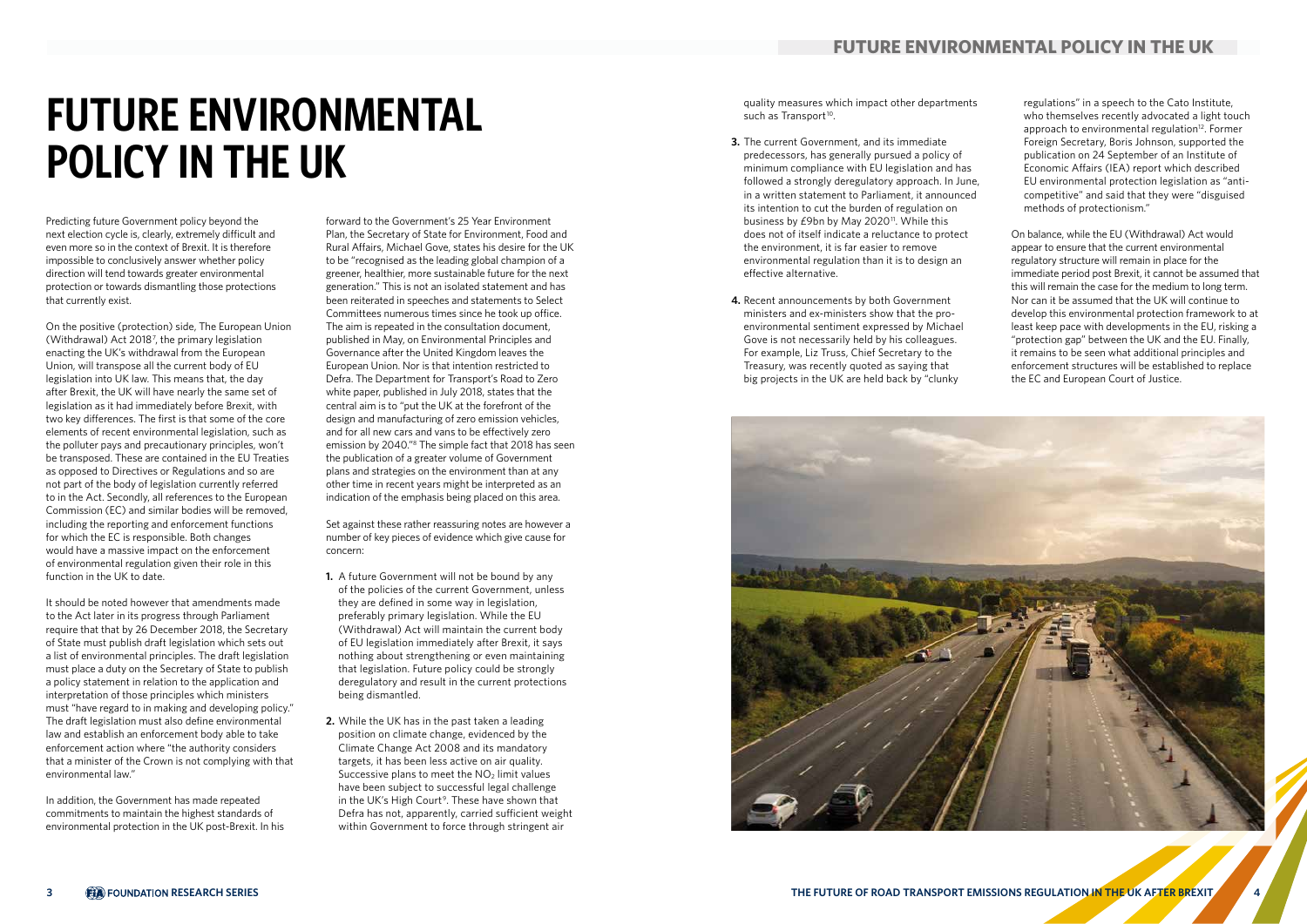In 2017, the UK was the fourth largest assembler of vehicles in the EU-28, building 1.75 million vehicles. The majority of these were passenger cars (95.6%), but light commercial vehicles, heavy goods vehicles and buses and coaches are also manufactured at several sites across the UK. The UK also has a strong automotive parts manufacturing base. In 2017, 2.7 million engines were produced in the UK, and the wider automotive supply chain employed 82,000 people and generated £4.9bn in value added  $^{13}$ .

#### **THE UK AUTOMOTIVE INDUSTRY**

The UK automotive sector is deeply integrated into the wider EU market. In 2017, only around one-fifth of the cars and 37.5% of the commercial vehicles assembled in the UK were also sold here. Of those exported, over half of new passenger cars and almost all commercial vehicles went to EU countries, as well as 65% of UK-built components. Outside the EU, the US and China represent the next largest export markets for UK assembled cars, together accounting for 23.2% of exports in 2017. Equally, UK vehicle sales and manufacturing are strongly reliant on the EU; almost 7 out of 10 new cars registered in 2017 were imported from the EU, and components from the EU made up nearly half of the content of cars assembled in the UK. The EU automotive skills base is also deeply integrated, with over 10% of people employed in the UK automotive manufacturing sector originating from other EU-28 countries <sup>14</sup>.

In 2016, compared with the EU-28 average, the UK's new passenger cars had slightly higher  $CO<sub>2</sub>$  emissions (120.1 versus 118.1  $gCO<sub>2</sub>/km$  which could be related to the fact that they were also slightly heavier; 1,411 kg versus 1,385 kg on average).  $CO<sub>2</sub>$  emissions from new light commercial vehicles in the UK were also slightly higher than the EU-28 average, at 172.9 versus 163.7  $gCO<sub>2</sub>/km<sup>16</sup>$ .

This level of integration is heavily dependent on the free movement of goods (and workers) both between sites in the manufacturing process, and on products moving across the EU market. Automotive manufacturing is

extremely competitive so any additional costs incurred in the manufacturing or assembly process is likely to place the company concerned at a strong disadvantage.

#### **THE UK VEHICLE FLEET**

There are currently around 38.9 million vehicles registered in the UK, of which 32.2 million are passenger cars, 4 million are vans, 0.5 million are heavy goods vehicles, and just over 2 million are other types of vehicle<sup>15</sup>. The UK new vehicle sales market is one of the largest in the EU-28, making up around 17% of all EU-28 vehicle sales in 2017 with 2.9 million new registrations.

The make-up of the car fleet clearly has a significant impact on emissions. Increasing uptake of ultra-low emission vehicles (ULEV<sup>17</sup>) is one of the key approaches to reducing air pollution and meeting carbon reduction targets proposed in the Road to Zero white paper. In 2017, plug-in vehicles made up 2.1% of new passenger car registrations, which was above the EU 28 average of 1.4%18. The share of diesel vehicles in new car sales is relevant for  $NO<sub>x</sub>$  emissions. In Great Britain, the share of diesels in new passenger car sales rose from 17.8% in 2001 to a maximum of 50.5% in 2012, but has since dropped to 41.7% in 2017, in the wake of 'dieselgate'.



# **CURRENT STATE OF THE SECTOR**

#### **AIR POLLUTANTS**

The new passenger car and light-duty vehicle  $CO<sub>2</sub>$ regulations apply to the fleet-average emissions of new cars and vans sold in the European Economic Area. Each manufacturer is set a target maximum value for the average  $CO<sub>2</sub>$  emissions per km of new registrations, which depends on the share of different models sold into the fleet and their tested emission rates. The

Over the last two decades, EU fuel quality regulations have eliminated lead emissions, as well as dramatically reducing sulphur emissions from road vehicles. Today, type-approval emissions standards for new vehicles registered in the EU (Euro standards) are the key regulatory mechanism to control emissions of NO<sub>x</sub>, particulate matter (PM), hydrocarbons (HC) and carbon monoxide (CO). For the existing fleet, road worthiness tests (known as MOT tests in the UK) also help to remove vehicles emitting excessive levels of CO, HC or smoke from the road, although these tests are fairly crude and will only identify grossly excessive emitters.

#### **Euro standards**

Since the Euro 1 standards were introduced in 1992/3 for passenger cars, Euro standards have become progressively tighter and extended to include heavyduty vehicles (lorries, buses and coaches). The current Euro 6/VI<sup>19</sup> (for light-duty/heavy-duty vehicles respectively) set maximum emissions limits on a per vehicle basis in g/km driven (for light-duty vehicles) or g/kWh (for heavy-duty vehicles). These must be met under test conditions by a representative vehicle or engine for a new vehicle model to be approved for sale in the EU. Emissions are recorded during a laboratory test carried out by a certifying authority, which in the UK is the Vehicle Certification Agency (VCA).

The latest version of Euro 6/VI also require the emission standards to be met under "real world driving" (RDE) conditions in an attempt to remove the discrepancy between lab-based test results and emission levels observed when vehicles entered service. Real-world driving emissions (RDE) of GHGs and air pollutants can be significantly higher than measured during the New European Driving Cycle (NEDC) laboratory test previously used in typeapproval. Work by the International Council on Clean Transportation (ICCT) showed that RDE tests indicate that Euro 6 vehicles emit 4.5 times the  $NO<sub>x</sub>$  limit on average<sup>20</sup>, findings consistent with more recent work by the TRUE (The Real Urban Emissions) Initiative<sup>21</sup>. To address this, the NEDC is being phased out in favour of the longer and more rigorous World Harmonized

Light-vehicle Testing Procedure (WLTP). In parallel, RDE tests are being introduced making use of portable emissions measurement systems (PEMS). The RDE tests specify a "conformity factor," indicating the maximum degree by which laboratory emissions can be exceeded.

Since September 2017, type approval of new car models has required use of RDE tests and the WLTP driving cycle. These requirements will be extended to all new car registrations during 2018-2019. Furthermore, the conformity factor for  $NO<sub>x</sub>$  in RDE test is due to be reduced from January 2020 onwards, from 2.1 to 1.5. This last change will occur after the UK leaves the EU and it is not certain whether this reduction in conformity factors will be implemented in the UK.

By controlling emissions from new vehicles entering the fleet, over time fleet turnover should cause a progressive improvement in average emissions. In addition, Euro standards can also be used as a convenient marker in local air pollution control measures (for example in the London low emissions zone), by which more polluting vehicles can be selectively excluded or charged.

### **GREENHOUSE GAS EMISSIONS**

Unlike for air quality pollutants, there are no typeapproval limits set on a per-vehicle basis for  $CO<sub>2</sub>$ emissions. In the UK, the two most important regulations affecting greenhouse gas emission from vehicles are the new passenger car and lightduty vehicle CO<sub>2</sub> regulation (EC 443/2009 and EC 510/2011 respectively), and the renewable transport fuel obligation (RTFO).

#### **New passenger car and light-duty vehicle CO2 regulation**

## **CONTROLLING ROAD VEHICLE EMISSIONS**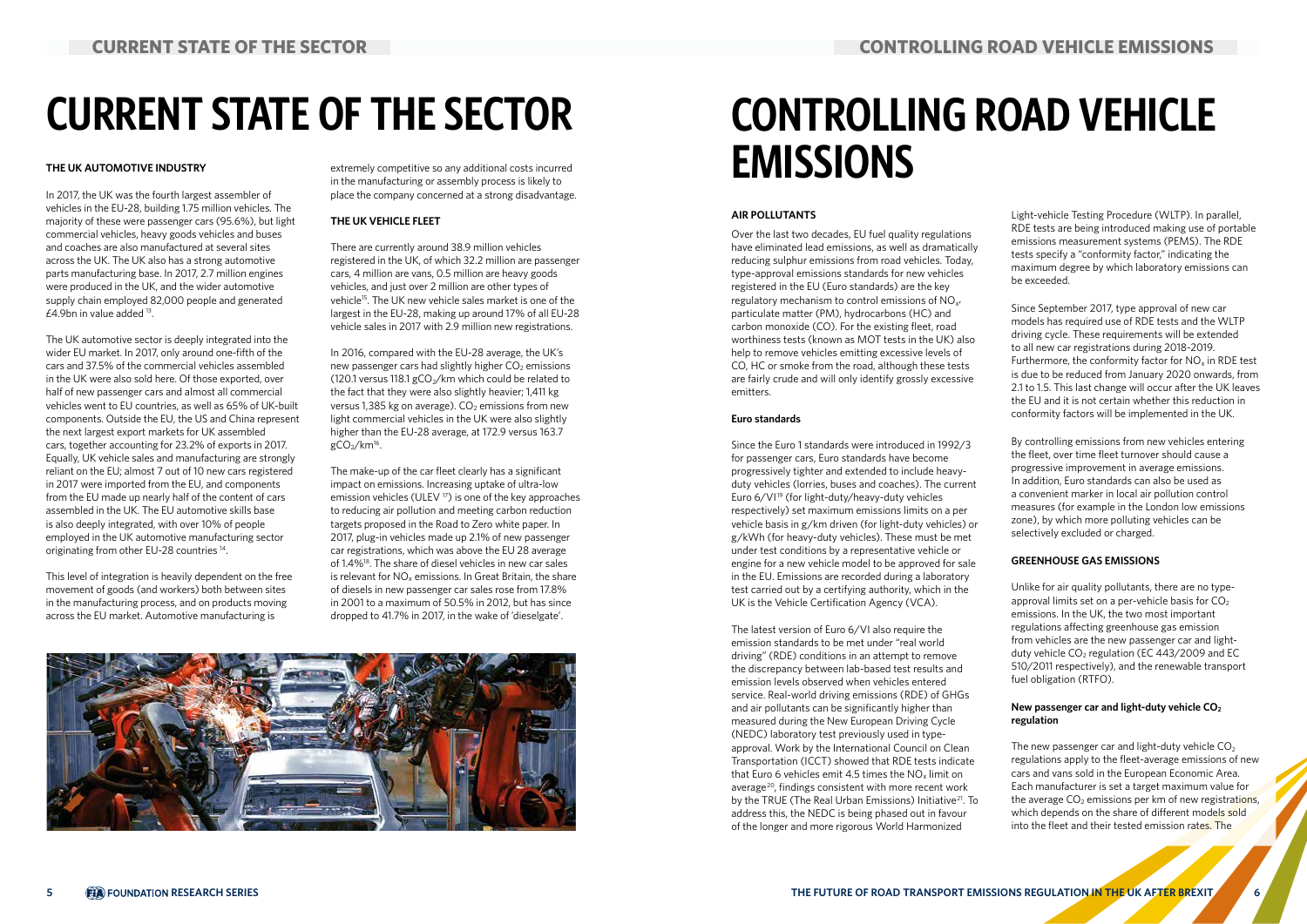current targets are set to decrease over time, by 27% from 2015 to 2020/21 (reducing from 130 to 95  $gCO<sub>2</sub>$ / km for cars and 175 to 147  $gCO<sub>2</sub>/km$  for vans), then by a further 30% by 2030. In the current regulation, lowand zero-emission vehicles are given extra weight in calculation of manufacturer averages, to encourage the development of these vehicles.

> The RTFO has been one of the most effective contributors to reducing  $CO<sub>2</sub>$  emission from road vehicles, as it affects vehicles of all ages and body types. This is particularly important for heavy-duty vehicles, where the short-term opportunities for electrification are more limited. In 2017/18, 3% of transport fuel was from renewable sources<sup>22</sup>, but the UK Government is committed to increasing this share to 5.3% in 2020 and 6.7% in 2030<sup>8</sup>.



Individual EU member states do not have targets, so the effect of this regulation on UK  $CO<sub>2</sub>$  emissions depends on the range of vehicles offered by manufacturers and the consumer response to that offering. As with Euro standards, this regulation requires fleet-turnover to gradually improve the average  $CO<sub>2</sub>$  emissions of the entire vehicle fleet. Currently, there are no fleet-average regulations regarding  $CO<sub>2</sub>$  emissions from new heavy-duty vehicles, but such a regulation was been proposed by the European Commission in May 2018.

#### **Renewable Transport Fuel Obligation**

The RTFO requires transport fuel suppliers to ensure that a target proportion of the fuel they supply comes from renewable sources. Fuel feedstocks may include crops such as cereals, oil-seeds and oil-palm, or various types of waste (e.g. used cooking oil), the latter offering larger carbon savings and lower land use change impacts.

## **DRIVERS FOR FUTURE EMISSION REDUCTIONS**

One of the defining characteristics of the entire Brexit process has been uncertainty, even at this late stage. However, there are some areas where the short term at least is clearer.

Firstly, legislation enacted by the UK Parliament will remain unchanged; the Climate Change Act 2008, which was not derived from EU legislation, will remain in place. With it will remain the overall target of achieving an 80% reduction in greenhouse gas emissions over 1990 levels by 2050 alongside all of the other elements, such as the Committee of Climate Change and the setting of 5-year national climate change budgets. This is also true of the Environment Act 1995 and its obligations both to set national air quality objectives and for local authorities to review, assess, and - where necessary - act on air quality in their area. Alongside legislation transposed into UK law by the European Union (Withdrawal) Act 2018 such as the RTFO, this should mean that the regulatory status quo largely remains. What is not clear is how fleet  $CO<sub>2</sub>$  emissions will be controlled in the UK if it remains outside the European Economic Area nor how failing to meet national commitments will be addressed. This latter question is part of the Government's consultation on environmental principles and governance, with the final position due to be set out in Draft legislation by the end of December.

The UK will also remain a signatory of key international agreements, such as the Paris Agreement on climate change emissions reductions and the UNECE Convention on Long Range Transboundary Air Pollution (CLRTAP) and its associated Protocols. The obligation on the UK to contribute towards international efforts on air pollution and climate will thus continue. However, by necessity such international agreement set the broad targets and not the detail of how they will be attained. There are also no hard enforcement procedures so if a country fails to meet its international obligations on national emissions, the impact is largely reputational and nothing more. The goals of the Paris Agreement and CLTRAP were given force in the EU through Directives translating them into EU law, enforceable through the European Court. In the event of Brexit, the UK will be leaving that jurisdiction.

Sitting in between these UK specific and international obligations is currently the body of legislation and regulation derived from EU Directives and other legislative instruments (regulations, implementing acts, reasoned decisions, etc). In reality, this makes up the largest body of legislation in the UK and, increasingly, environmental protection in the UK has mirrored that in other EU Member States. This has helped ensure a level playing field for the movement of goods and services across the Union but has also avoided a race to the bottom where states have degraded environmental protections to gain a perceived competitive advantage. The illustrative scenarios analysed later in this report will look at the potential outcomes should the UK decide to dismantle this body of regulation, develop and upgrade it alongside the EU, or push further and take up what could be described as a leadership role. However, it is useful to first look at the likely changes to emissions regulation based on current information and trends.

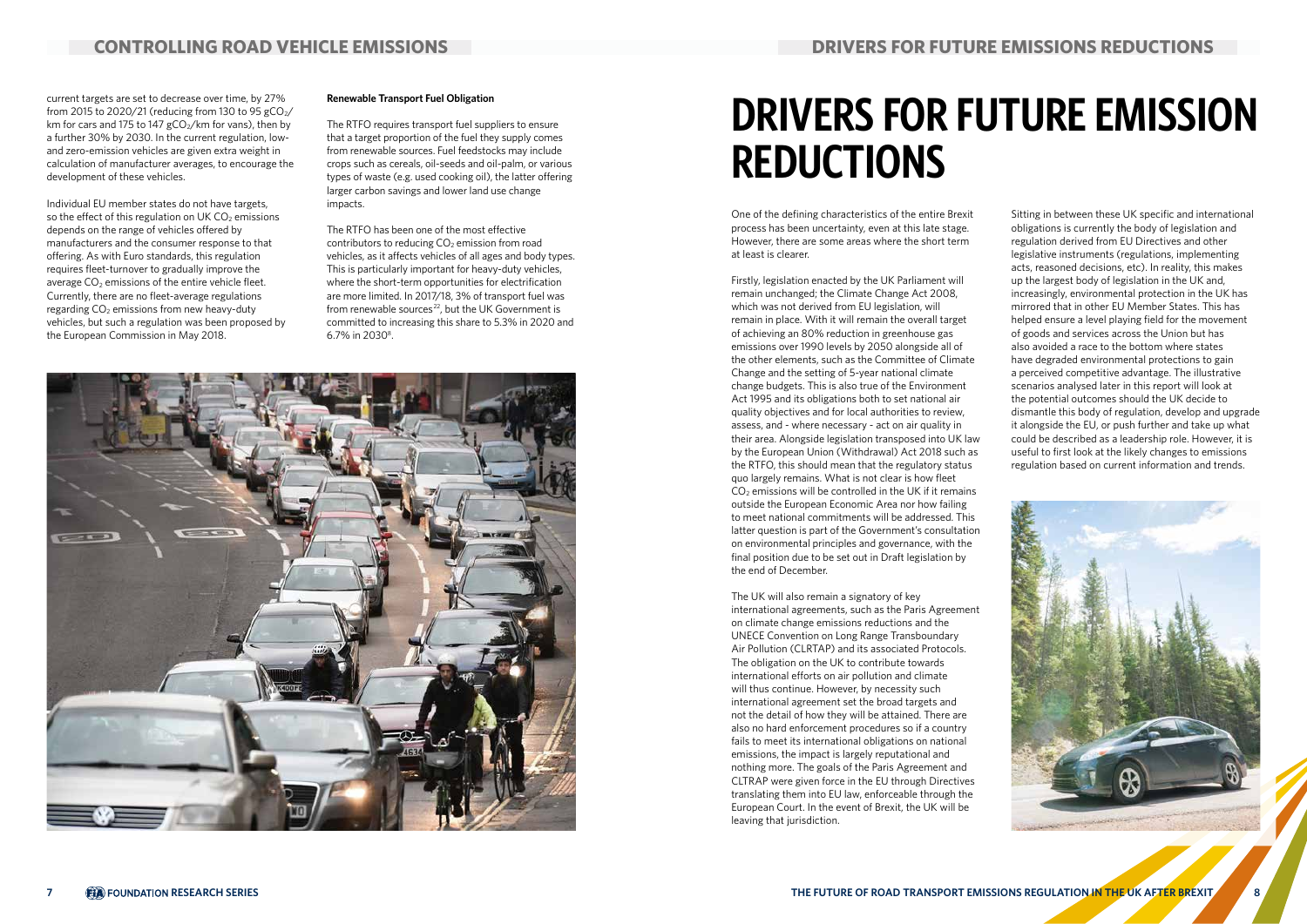#### **THE UK'S COMMITMENT TO REDUCING VEHICLE EMISSIONS**

In its recent white paper The Road to Zero, the UK Department for Transport set out its strategy to improve local air quality, to meet its carbon reduction commitments according to the Climate Change Act, and to develop the consumer market and manufacturing base for zero-emissions vehicles in the UKviii. Specifically, the Government has committed to a range of measures, including:

- **•** Ending the sale of new petrol or diesel-only combustion engine vehicles by 2040
- **•** Support the uptake of ULEV by means of:
- **-** grants, tax incentives and non-financial local incentives (e.g. free parking) to reduce the cost of ULEV purchase and ownership
- **-** improving guidance for dealers and consumers, to develop the second-hand market for ULEVs
- **•** Maintaining support for charging infrastructure through a range of grants and regulations
- **•** Investing in R&D to support the development of UK design and manufacturing, for example through the £246 million Faraday Battery **Challenge**
- As part of its support of local NO<sub>2</sub> plans, providing funding for retrofitting of older vehicles (buses in particular) with pollution control technology
- A commitment to reduce CO<sub>2</sub> emissions from existing vehicles by increasing the share of renewable fuels in transport

Where EU legislation will no longer apply to the UK after Brexit, the Government has committed to pursuing an approach "at least as ambitious as current arrangements." While this statement is somewhat open to interpretation, in the case of targets for consumer uptake of ULEVs, the UK proposals appear more ambitious than EU regulation. By 2030, the UK Government is aiming for 50- 70% of new cars to be ULEV by 2030, compared with the targets of 30% proposed by the EU for manufacturers' fleets by 2030. However, it is also true to say that some other EU member states have more ambitious plans. For example, Germany has resolved to ban the sale of new cars with internal combustion engines by 2030, 10 years ahead of the UK. Norway, an EEA member, plans such a ban from 2025.

#### **ATTRACTIVENESS AND AFFORDABILITY OF LOW EMISSION VEHICLES, AND CHANGES IN MOBILITY**

Aside from government regulation and incentives, other factors will drive increased uptake of ULEVs: improvements in the manufacturing efficiency and performance of electric vehicles (particularly with regard to vehicle range and charging speed) and an increasing range of available models as the market matures. Currently, government plug-in grants aim to offset the high purchase price of electric and hybrid vehicles, primarily caused by the high cost of the battery. However, per unit of energy delivered, battery prices have fallen by almost 80% since 20108, and are expected to continue to fall over near future. Eventually this could result in purchase price parity with conventional combustion engine vehicles – potentially by 2022 according to Green Alliance23. But even before that point the total cost of ownership (TCO) for ULEVs will be lower due to lower running costs and likely increasing resale values as the second-hand market develops, whilst the attractiveness of diesel cars due to the many recent exposures on pollution and health impacts is clearly falling24. Fleet owners are likely to focus less on purchase price and more on TCO than private consumers, so may take a lead in ULEV uptake.

Over the longer term, with the advent of carand ride-sharing platforms and connected and autonomous vehicles, mobility-as-a-service models may begin to replace private vehicle ownership as the dominant road transport model. A consequence of this may be that the owners of fleets providing these services choose ULEVs preferentially due to their lower TCO, as well as reducing the demand for highemitting vehicle segments such as SUVs which offer no practical advantage in most use cases.



# **POST-BREXIT SCENARIOS**

In this section, the report looks at three post-Brexit scenarios which take all of this evidence into account and speculates on their impact on the UK road vehicle fleet and on the UK vehicle and parts manufacturing sector. These scenarios are illustrative and qualitative and cannot address all the potential nuances of the UK's as yet undefined future relationship with the EU. Nevertheless, the analysis provides a broad indication of both the risks and opportunities offered by Brexit in terms of emissions control for the UK road transport sector. These three scenarios are:

- **•** Strong deregulation
- **•** Environmental compliance
- **•** Leadership

#### **SCENARIO 1: STRONG DEREGULATION**

As has been set out above, the body of EU legislation applying to the UK before exit day will be transposed into UK law automatically. Moreover, the Government has given repeated commitments to maintain the highest environmental standards in the UK post-Brexit. However, a future Government, faced by difficult trading conditions, may take a strongly de-regulatory stance as a possible way of improving UK competitiveness. They may also not be convinced of the need for Government to intervene to protect the environment and may pursue a programme of deconstructing the EU derived regulatory regime. This would only apply to a situation where the UK is not tied to maintaining environmental standards to preserve the free movement of good and services, as is the case for EU and EEA members. It would be a stretch, even under a hypothetical scenario, for the UK to have no emissions control legislation – the consequences of uncontrolled vehicle emissions are apparent from cities all over the world and even the most short-sighted Government would not miss these examples – but the assumption is that any regulation is significantly weaker than that applying in the EU.

In fact, this would not necessarily require de-regulation but instead simply a freezing of the current regulations in the UK while those in the EU move on. Over time, a significant environmental protection gap would develop. In this case, the gap would take longer to appear and would thus be further into the future. The impact on emissions of improved full EVs, autonomous

vehicles, etc. over such a timescale is more difficult to gauge, in other words, how great the gap would be in practice between a more tightly regulated EU and the UK. It could also be assumed that civil society in the form of environmental NGOs would step in and seek to prevent such a gap forming. Client Earth's actions in challenging the legality of the UK's recent air quality plans might clearly be seen as a precedent. However, up to that point, the UK's major environmental NGOs had not been especially active or vocal on air quality, despite deadlines for compliance with EU targets being missed and despite clear evidence (much of which was published by Government advisory groups such as COMEAP) of significant health impacts.

The UK market accounts for a significant proportion of new car sales in Europe and is therefore very attractive to vehicle manufacturers. However, the vehicle manufacturing sector is highly integrated across Europe. This is part of a global trend towards model streamlining and the ideal scenario for a vehicle manufacturer is a single, global regulatory regime, which would allow for a far more streamlined model range. In this way, a model sold in the USA would be exactly the same as a model sold on Europe or China, greatly reducing manufacturing costs. However, while there has been some convergence, there are significant differences between markets and so manufacturers will seek to maximise the coverage for a single model, reducing the variations which increase costs.

Thus, the cars currently sold in the UK are exactly the same as the equivalent model sold anywhere else in the EEA, aside from the driving position. But this latter point is a key one – if manufacturers are willing and able to make right hand drive cars for the UK market, could they produce models without the emissions control equipment fitted and, therefore, without the additional cost of that equipment? The answer lies in the degree to which emissions controls are integral to the operation of the vehicle. If, by removing emissions controls, engine software needs to be remapped and other components redesigned, that removal implies costs with no obvious benefit. Unlike changing the driving position, which is largely cosmetic and requires the same components, just in reverse, emissions control is an integral part of the engine management system. Its removal is likely to require significant work and cost and so it is unlikely that UK specific models will be produced.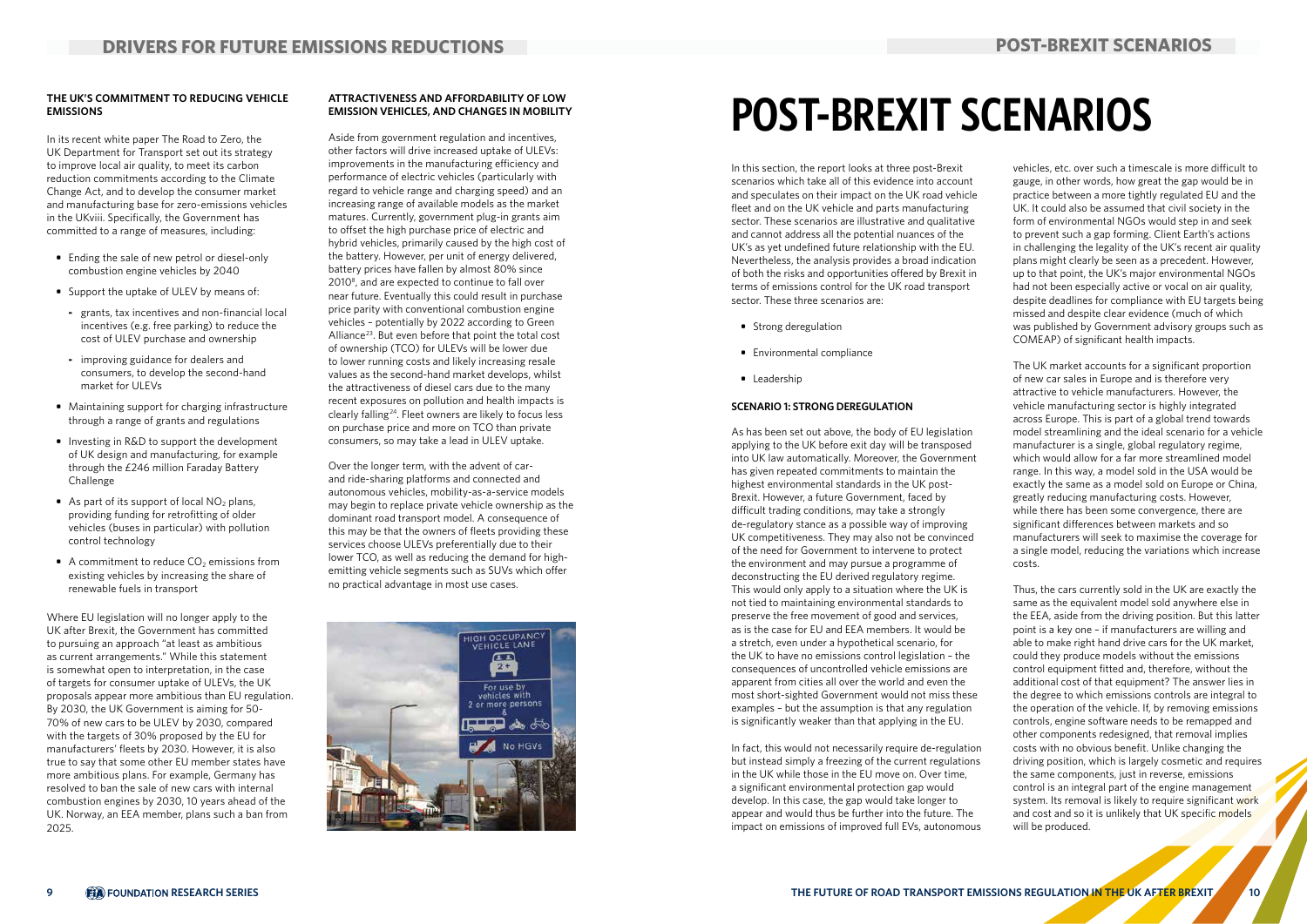### **POST-BREXIT SCENARIOS**

#### **Impact on the UK vehicle fleet**

While individual models offered in the UK are unlikely to differ significantly from those in the EU, the range of models a manufacturer offers may change. Freed of manufacturer level obligations on  $CO<sub>2</sub>$ emissions, marketing strategies could shift towards higher emitting, larger engine vehicles. Certainly, in the absence of targets or uptake incentives for low emission vehicles in the UK, manufacturers may wish to withdraw such models from sale in the UK. Demand for such vehicles exceeds supply and, if sales in the UK do not count towards manufacturers'  $CO<sub>2</sub>$  targets and a removal of incentives supresses demand, the offering may simply be withdrawn. This is the point made in Transport and Environment's Brexit and Cars report, which identifies a threat to the UK's ability to meet the commitments of its carbon budgeting process (which derives from wholly UK legislation, the Climate Change Act 2008). However, it is only likely to come about if targets and incentives are removed in the UK – if a market exists for larger, and therefore more polluting cars, the industry will try to supply it.

#### **Impact on industry**

If individual models do not vary between the UK and EU regardless of the regulatory environment in the UK, manufacturing could continue in the UK as before. However, the vehicle manufacturing sector is highly integrated and streamlined to reduce costs. Any additional cost resulting from manufacture in the UK as opposed to within an EU member state is likely

to result in either manufacturing or assembly being moved into the EU or parts being sourced from EU based suppliers. Such costs are likely to come from one of two sources: increased transport costs, including transport time, and increased unit price.

If the environmental standards in operation on the UK are significantly lower than those in effect in the EU, the free movement of goods between the UK and EU is unlikely to be possible (this point is one at the heart of the negotiations between the EU and UK over the final Brexit deal). The implication is some form of border check to ensure that components or vehicles crossing into the EU are compliant with EU law. This further implies increased time at border crossings and if some predictions are in any way accurate, very significantly increased time. Thus, transport costs will increase. Secondly, under a "no-deal Brexit" (which is becoming increasingly likely), WTO rules will come into effect and import tariffs may be required, increasing unit costs.

#### **Conclusion**

A significant reduction in emissions control regulation in the UK when compared to the EU post-Brexit may have a strongly negative impact on health, on the competitiveness of UK vehicle and parts manufacturing. In addition, if the demand for low emission vehicles falls in the UK in the absence of regulatory drivers, the position of the UK as a leading manufacturer of low emission vehicles will be placed in jeopardy.



#### **SCENARIO 2: ENVIRONMENTAL COMPLIANCE**

Under this scenario, the UK maintains parity with EU legislation, much in the same way that countries like Norway, Iceland and, to an extent, Switzerland already do, in order to facilitate free movement of good across borders and the avoidance of tariffs. While Norway and Iceland do not manufacture cars, they do supply raw materials and Switzerland has some important manufacturers in the HGV and offroad machinery sectors. This would mean that the UK could no longer enter into formal negotiations with the European Commission or other Member States about forthcoming regulation, nor participate in the EU legislative process. However, it could participate in the preparatory stages, helping to set the direction of legislation by contributing to discussions and to the development of the evidence base (as Norway does). This position has been recognised by the current Government.

In its white paper The Future Relationship Between the United Kingdom and the European Union<sup>25</sup>, more usually referred to as the Chequers agreement, the Government recognises the need for frictionless trade in order to "protect the uniquely integrated supply chains and 'just-in-time' processes that have developed across the UK and the EU over the last 40 years, and will remain important given our geographical proximity, and the jobs and livelihoods dependent on them." To facilitate this, it proposes developing a common rule book with the EU for goods but only insofar as this is necessary for frictionless trade. This would include the environmental performance of goods and thus would include the emissions performance of vehicles produced in the UK. While there is some doubt as to whether the Government can achieve agreement with the European Union (or indeed within the UK) on the facilitated custom arrangement it proposes, the principle of using a common rulebook to facilitate frictionless trade has precedent. For the purpose of this scenario, it is assumed that some form of agreement is found which maintains UK emissions control at the same level as that in the EU and thus the free movement of goods is preserved.

#### **Impact on the UK vehicle fleet**

None. Models and fleet mix in the UK are likely to remain in step with those offered in the EU.

#### **Impact on industry**

Again, the impact is likely to be small, at least in the short term: that is ultimately the purpose of having

such an arrangement. However, the UK's inability to engage with the legislative process to which it is ultimately subject means that it cannot argue for the particular needs of UK based industry. In the past, the UK has achieved concessions or derogations to allow UK based industry more time to adapt to EU legislation, or at least has ensured that those needs are taken into account. It will no longer be able to do this other than through informal lobbying. This means that legislation is more likely to be tailored towards the needs of manufacturers primarily based within the EU, such as in France, Germany or Italy and thus placing UK based manufacturers at a disadvantage. However, it is not clear whether this would represent a significant worsening of the UK industry's position in the long term.

#### **Conclusion**

No significant initial change but the UK would have greatly diminished influence over future regulation, as it could only contribute to discussions prior to formal proposals from the European Commission, it would not be able to take part in the subsequent official negotiation, nor would it have a seat on the Council of Ministers.

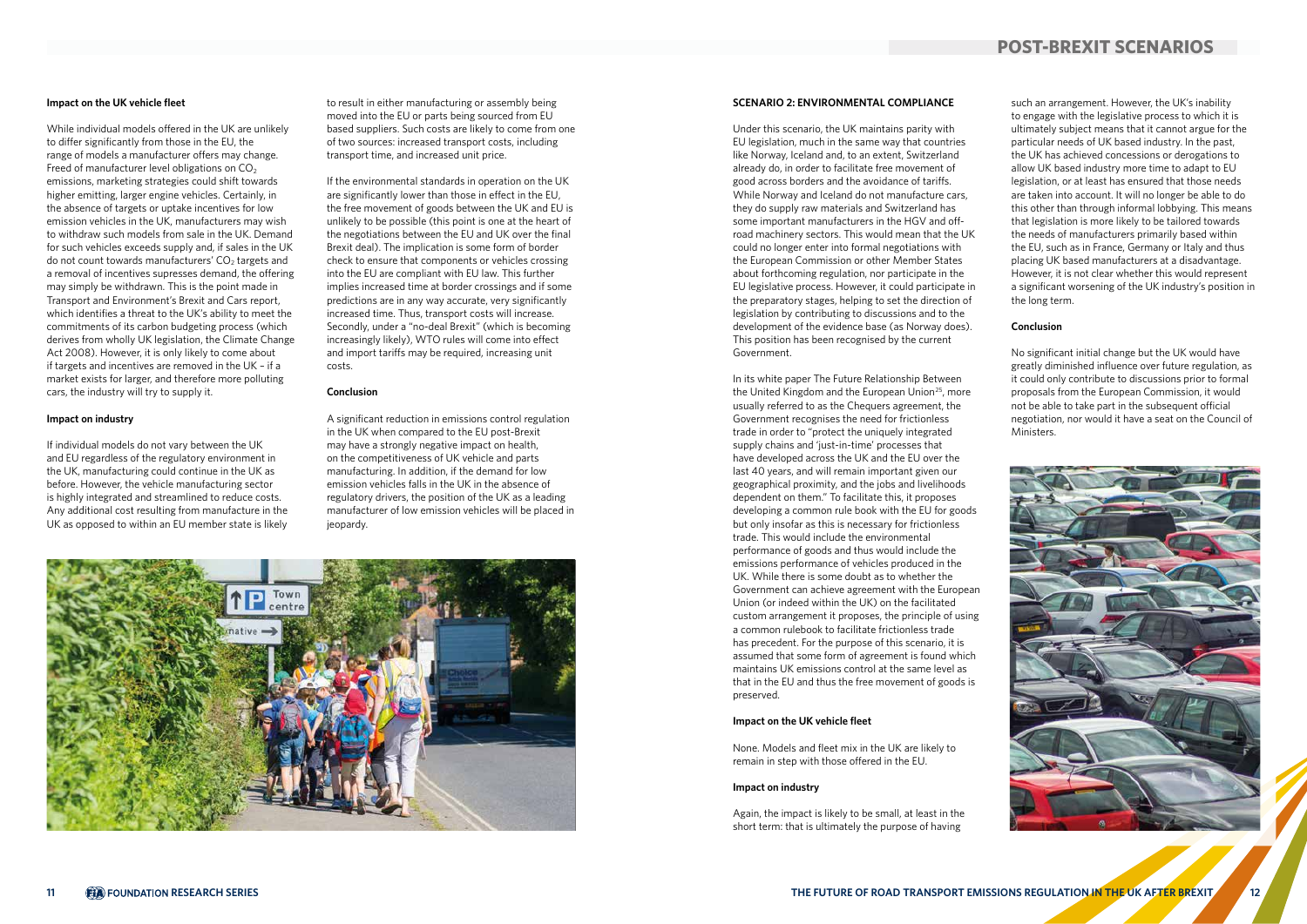### **POST-BREXIT SCENARIOS**

#### **SCENARIO 3: LEADERSHIP**

As noted in the section Future Environmental Policy in the UK, above, the Government has repeatedly stated its desire for the UK to take a world leading position on environmental protection post-Brexit. The implication of that in terms of road transport emissions control is examined under this scenario: what are the opportunities for world leadership and what are the constraints? There are essentially three areas where the UK could work to attain a position as a 'world leader':

- **•** Research and development of low emission vehicle technology, and its subsequent manufacture
- **•** Uptake of low emission transport technologies by the public and businesses
- **•** Environmental standards and regulation

The Road to Zero white paper sets out a series of measures which, it says, "will put the UK at the forefront of the design and manufacturing of zero emission vehicles." However, the UK, is free to support and stimulate research and development on low emission vehicles both as a member of the EU and outside it. Brexit need not have an impact here and support of R&D is neither a cost nor a dividend of Brexit in this context<sup>26</sup>. In the same vein, measures to incentivise the uptake of low emission vehicles neither require nor are necessarily hampered by Brexit. As a recent report for the European Environment Agency<sup>27</sup> showed, there exists a wide range of incentive programmes across the EU and EEA and a correspondingly wide range of uptake rates. The highest proportion of electric vehicles in the fleet of any developed nation is in Norway, where a huge incentive programme has massively increased EV uptake rates. But the incentives that Norway provides for EV uptake could also be provided by EU Members, should they so wish.

Post-Brexit, the UK may be freer to support and incentivise manufacturing in the UK, either through direct support or by charging for imported products. However, any action which is perceived to distort market conditions is likely to be swiftly met with reciprocal action by the EU. If the UK wishes to maintain frictionless trade with the EU, it will have to play by essentially the same trade and industrial support rules as EU Member States or, indeed, EEA members.

Thus, regulation may offer the most likely opportunity for the UK to adopt a "leadership" position. In addition to providing greater health protection for the UK population and furthering our global position as a positive actor on climate change, tighter regulation could potentially play a part in our industrial strategy, supporting and

incentivising the production of low emission vehicles in the UK and providing a market for them. As Michael Gove was recently quoted as saying of the Climate Change Act, "critics at the time argued that it could harm economic growth… what it has done is actually make the UK a leader in developing some renewable technologies."28

While the broad aim of being "world leading" on environmental protection has been repeatedly stated by the Government, this does not necessarily mean having the world's tightest regulation. The current Government has strongly de-regulatory instincts and will always prefer market-based mechanisms if they are available. Moreover, a number of statements indicate a lack of appetite for tighter regulation. For example, the Road to Zero commits the UK to pursuing "a future approach [after Brexit] that is at least as ambitious as the current arrangements for vehicle emissions regulation." This gives no commitments to meeting EU standards in the future if and when they become tighter. Likewise, the Brexit white paper proposes that "the UK and the EU should commit to the non-regression of environmental standards", i.e. commit to not going backwards, which is not the same as committing to go forwards.

Under scenario 1, it was suggested that while the UK is an important market for vehicle manufacturers in Europe, it is not big enough to warrant the production of dedicated models should the UK's environmental standard fall behind those of the EU. If the situation were reversed, i.e. if the UK had tighter standards than the EU, would the UK Government simply be restricting the availability of vehicles for the UK market, thereby increasing costs for consumers? As the example of California shows this may not necessarily be the case.

In the 1960s, permission was granted for Californian vehicle emissions standards to become more stringent than U.S. federal standards. Since the 1990s, 13 other states with similar air pollution issues have been allowed to follow the California standards. Historically, car manufacturers have produced so-called "50-state" vehicles which are compliant with California standards (and automatically the less stringent EPA ones), and "49-state" vehicles which are only compliant with federal standards. However, over time the federal standards for the main air pollutants have progressively converged on California standards, and from the 2016 model year have been the same.

From the perspective of the automotive industry, the anticipated future tightening of federal emissions standards to follow the California standards has been a major incentive for the development of "50-state" vehicles. The additional cost and effort to develop vehicles complying with California standards as well

as federal standards is comparatively small, given the benefits of increased market access; California alone accounted for 12% of U.S. light-duty vehicle sales in 2017, and together with the other 13 states account for around one-third of the U.S. market.

It is not entirely safe to take an example from one area and assume that it transposes perfectly into another; the parallels with the UK following Brexit are not exact. Nevertheless, the UK could introduce its own standards, e.g. a Euro 6 without the RDE conformity factors or an even tighter 'UK 7' standard. There is also the potential to introduce more intelligent regulation – the Euro Standards are a fairly blunt instrument and the wide range of performance against them shows that not all manufacturers are equally committed to meet them. The 'one size fits all' approach of the Euro Standards could be replaced by something which encourages faster progress. Regulatory innovation is equally possible for CO<sub>2</sub> emissions, once freed of the need to coordinate with 27 other countries, each with its own national interest. However, such an approach would need to be very carefully handled:

- **•** Tighter standards in the UK could act as a barrier to trade and thus breach any frictionless trade agreement reached with the EU. It might be awkward for the EU to impose trade sanctions for a partner being more protective of the environment but there is clearly a risk.
- **•** Manufacturers would strongly oppose the need to comply with multiple testing regimes. Testing to meet the current standards is not without costs and currently, vehicles or engines tested and passed in one EU state can be sold in all of them. In the USA, vehicles meeting the California standard automatically pass the federal standard and a similar arrangement would be needed in Europe, although this may be resisted by the EU.
- **•** Meeting tighter standard requires a significant commitment in terms of research and development on the part of the manufacturers. Currently, R&D plans for most manufacturers are on providing ultralow or zero emission vehicles over the medium to long term. Meeting a tighter interim standard may divert development efforts and effectively lock in internal combustion engines for longer than might otherwise be the case.

#### **Impact on the UK vehicle fleet**

Potentially positive, as cleaner vehicles are increasingly incentivised. However, the extent to which this reflects a "Brexit dividend" remains to be seen. However, the UK does have a good track record in developing smarter regulation and so compliance costs could, potentially, be reduced although at this stage there is no indication of how that could be done. There is also the potential to incentivise, through regulation, the faster uptake of cleaner vehicles into the UK market. This would be beneficial for air quality (and thus public health) and climate change, although may result in some manufacturers being excluded from the UK market.

#### **Impact on industry**

Positive, although once again, many of the benefits could be achieved regardless of Brexit. Nevertheless, a well-designed programme of R&D and industrial support, incentives for low emission vehicle uptake and progressive regulation could act as a strong stimulus for UK manufacturing. Brexit allows greater latitude for the latter element. This assumes that frictionless trade can be maintained alongside such a strategy.

#### **Conclusion**

There are clear opportunities to take up a leadership position in terms of direct support for low emission vehicles (which could be seen as independent of Brexit) and in the strength, pace or form of regulation. It is difficult, at this stage, to predict the UK's direction post Brexit given the mixed signals from different parts of Government but it seems likely that positive action in this area offers the best outcome for public health, the environment and industry.

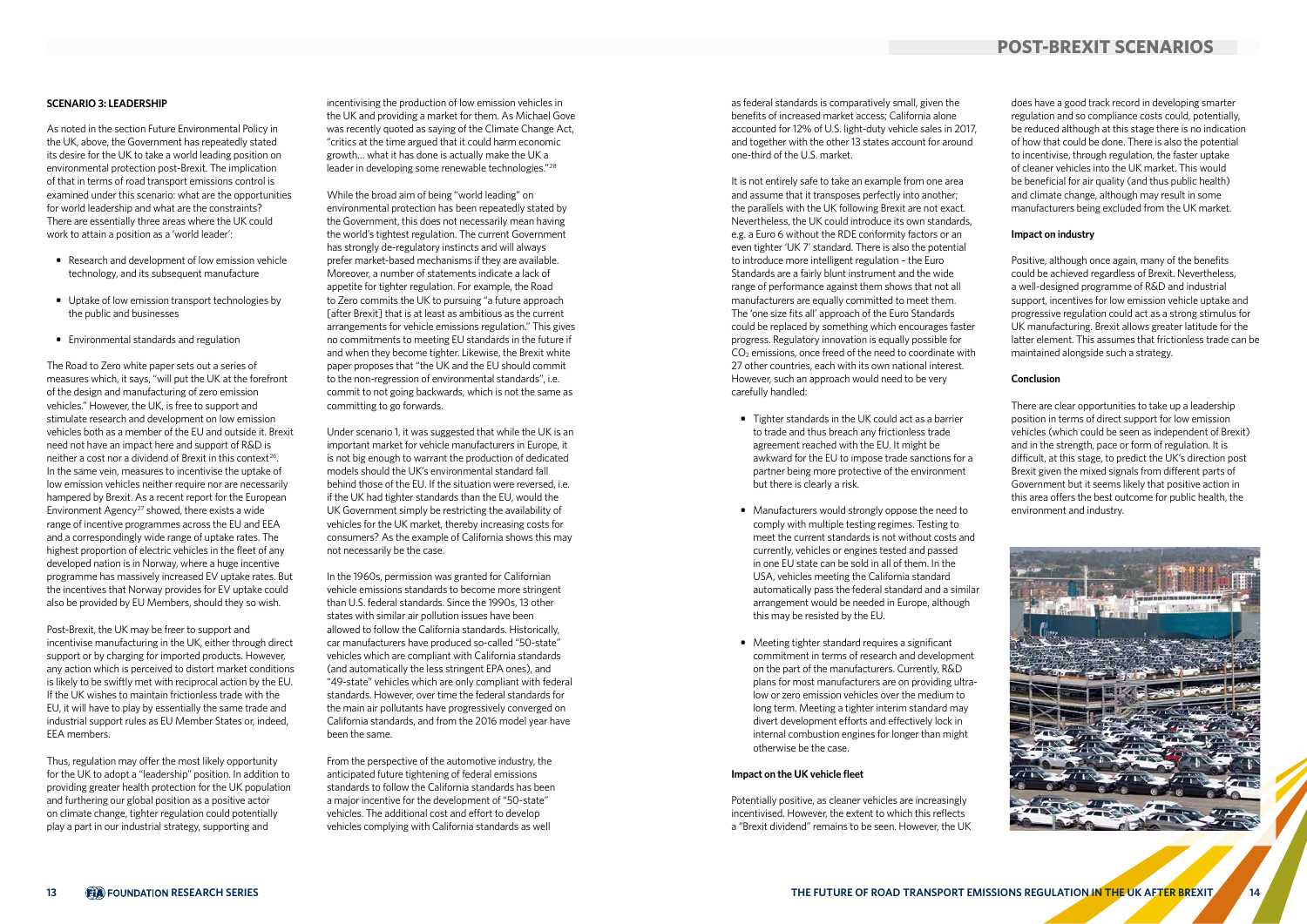Any analysis of what the post-Brexit landscape may look like in the UK, even at this late point in proceedings, is hampered by the continued uncertainty surrounding the outcome. The UK will be in the unprecedented position of leaving the most harmonised multinational free trade area the world has ever seen. What is clear is that the impacts of Brexit on the UK and the EU will take a long time to resolve.

The analysis presented in this report is, clearly, limited by these constraints. Nevertheless, some broad conclusions can be drawn:

- **1.** Strong deregulation, or even a position where current standards do not develop further, is likely to result in harm to human health in the UK as a result of relatively worse air quality, a far lower chance of avoiding damaging climate change. It is also a severe threat to the UK based vehicle and parts manufacturing industry, currently worth £4.9bn to the UK economy. Regulatory inconsistency will remove the possibility of frictionless movement across the UK-EU border making UK products more expensive in a highly integrated and competitive market. It would have a negative effect on consumers and especially industry in the UK, as well as failing to meet commitments on environmental and human health protection, putting lives of the public at risk. The important role which the European court has played in enforcement would also no longer be available.
- **2.** Simply following EU regulation to ensure harmonisation offers the opportunity to undertake frictionless trade with the EU, as the UK does now. However, there would appear to be little additional benefit (the so-called 'Brexit dividend') and the UK would have little or no influence over the development of such regulation. If such a course were pursued, the UK should develop and maintain the strongest possible links with the evidence and development processes which feed into EU regulation to ensure that its knowledge and circumstances are reflected in such regulation. This would help a little to mitigate - but not fully counter - the UK's loss of influence in transport emissions regulation.
- **3.** A leadership position, in terms of the strength, pace or form of regulation, could result in the stimulation of low emission research and manufacturing in the UK, provide greater certainty for industry and help accelerate the pace of improvement within the EU. This would be in addition to greater public health and environmental benefits. There are opportunities to review the current regulatory regime, applying smarter regulation principles and, potentially, reducing costs, alongside

a well-designed strategy of stimulation for both the development and uptake of low emission vehicles. However, such a process would need to provide strong evidence that the levels of environmental protection are at least as strong as those currently in operation in the EU if a frictionless trade arrangement were to be established and maintained.

- **4.** The UK should observe closely examples from around the world of where a leading position has been taken, such as in Norway on EVs and California on emissions control and seek to apply the lessons from those examples in the UK.
- **5.** In order to maintain the assurances given by the Government to seek a world leading position on environmental protection, clear commitments should be transposed into to UK legislation, following the example of the Climate Change Act 2008, to avoid future policy positions being reversed. Aside from the environmental benefits this offers, it would provide long term certainty for businesses in the UK to continue to research and develop low emission solutions thus maintaining the UK's high-class manufacturing base.

The UK leaving the EU represents a significant risk that the progress made to date in reducing GHG and air quality emissions from road transport could at least be stalled and, potentially, reversed. While this risk is not confined to the UK, it is greatest here in a post-Brexit environment. This risk would take some time to realise: a regulatory gap between the UK and EU would not appear in the days or even months after Brexit. Even a concerted deregulatory effort would take some time to organise and pass through the UK's Parliamentary system. Under a "marking time" approach, whereby controls are left in their current state, such a regulatory gap might take years to become apparent. However, unless the UK's regulatory regime is developed and updated, a gap will appear over time.

This is not an abstract issue: failure to continue those improvements risks the health of the public in the short term and increases the risk of damaging climate change in the longer term. Committing the UK to not just matching but surpassing the levels of control exercised in the EU would appear to offer the most beneficial outcome to Brexit, in terms of public and environmental health and in stimulating the UK research and manufacturing base to stealing a march on their competitors in the EU, while at the same time allowing the trade which ensures such businesses remain viable.



# **CONCLUSIONS**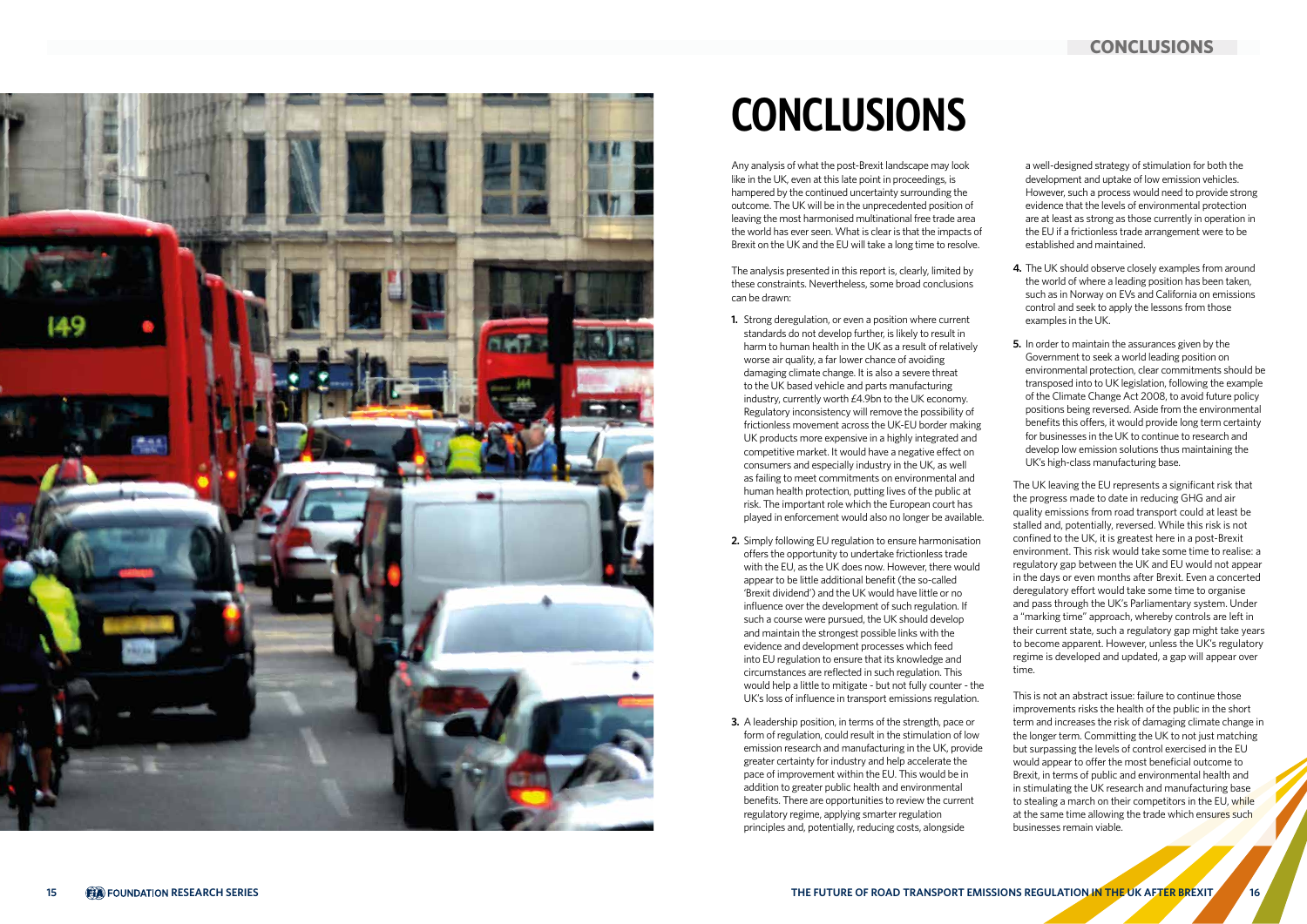- <sup>1</sup>Consultation draft of the Clean Air Strategy, Defra, 2018
- <sup>2</sup> Transport made up around 25% of total greenhouse gas emissions in the UK in 2016, and road transport was 85% of that: UK National Atmospheric Emissions Inventory, http://uk-air.defra.gov.uk/reports/cat07/1803161032\_GB\_IIR\_2018\_v1.2.pdf
- <sup>3</sup>http://eic-uk.co.uk/wp-content/uploads/2018/04/EIC-Improving-Air-Quality-After-Brexit-Digital.pdf
- Transport and Environment (2018), 'Brexit & Cars: The impact of the UK departure on the European automotive sector'. Available from: https://www.transportenvironment.org/sites/te/files/2018\_05\_Brexit\_and\_vehicles\_report.pdf
- <sup>5</sup>https://www.bbc.co.uk/news/business-44719656
- <sup>6</sup>https://uk.reuters.com/article/uk-britain-eu-mini/bmw-moves-uk-mini-plant-shutdown-to-just-after-brexit-in-case-of-no-deal-idUKKCN1LY1WM
- <sup>7</sup>http://www.legislation.gov.uk/ukpga/2018/16/contents/enacted
- <sup>8</sup> DfT (2018), 'The Road to Zero: Next Steps towards Cleaner Road Transport and Delivering Our Industrial Strategy', UK Department for Transport. Available from: https://www.gov.uk/government/publications/reducing-emissions-from-road-transport-road-to-zero-strategy
- <sup>9</sup>For example: https://www.theguardian.com/environment/2018/may/17/uk-taken-to-europes-highest-court-over-air-pollution
- 10 https://www.theguardian.com/environment/2016/oct/18/treasury-blocked-moves-to-charge-diesel-cars-to-enter-polluted-uk-cities
- <sup>11</sup>https://www.parliament.uk/business/publications/written-questions-answers-statements/written-statement/Commons/2018-06-20/HCWS776/
- <sup>12</sup> https://www.endsreport.com/article/60823/treasury-calls-for-end-to-thicket-of-clunky-regulation
- 13 SMMT MOTOR INDUSTRY FACTS 2018 [online]: https://www.smmt.co.uk/reports/smmt-motor-industry-facts-2018/
- 14 Consolidated Registration Figures, European Automobile Manufacturers Association: https://www.acea.be/statistics/tag/category/consolidated-figures
- <sup>15</sup> Vehicles Statistics [online], UK Department for Transport: https://www.gov.uk/government/collections/vehicles-statistics
- <sup>16</sup> Monitoring CO<sub>2</sub> Emissions from New Passenger Cars and Vans in 2016 [online] European Environment Agency: https://www.eea.europa.eu/publications/co2-emissions-new-cars-and-vans-2016
- $17$  Ultra-low emission vehicles are currently defined as those emitting less than 75g CO<sub>2</sub>/km, expected to shift to 50g CO<sub>2</sub>/km from 2021 onwards
- <sup>18</sup> European Alternative Fuels Observatory: http://eafo.eu/
- <sup>19</sup> European emissions standards for light duty vehicles use arabic numerals, whereas those for heavy duty vehicles use roman numerals.
- <sup>20</sup> There is considerable variation across car models and manufacturers, with around 10 % emitting less than the limit, and others exceeding it by a factor of 12. ICCT European Vehicle Market Statistics, 2017/18:
- https://www.theicct.org/publications/european-vehicle-market-statistics-20172018
- <sup>21</sup> www.trueinitiative.org
- <sup>22</sup> DfT Renewable Transport Fuel Obligation Statistics: Year 10, Report 1:
- https://www.gov.uk/government/statistics/biofuel-statistics-year-10-2017-to-2018-report-1
- <sup>23</sup> Green Alliance, How the UK can Lead the Electric Vehicle Revolution: https://www.green-alliance.org.uk/How\_the\_UK\_can\_lead\_the\_electric\_vehicle\_revolution.php
- <sup>24</sup> For example: https://www.theguardian.com/business/2018/may/04/surprise-uk-rise-in-new-car-sales-but-diesel-continues-to-plunge or https://www.ft.com/content/70131c46-38b6-11e8-8eee-e06bde01c544
- <sup>25</sup> DExEU, 2018: https://www.gov.uk/government/publications/the-future-relationship-between-the-united-kingdom-and-the-european-union
- <sup>26</sup> The availability of EU research funding for UK researchers is clearly a Brexit related issue but is a wider issue than those examined here. The point being made is that Road to Zero sets out support mechanisms for R&D on low emission vehicles which neither require nor are hampered by Brexit.
- <sup>27</sup> ETC/ACM (2018), 'Vehicle Emissions and Impacts of Taxes and Incentives in the Evolution of Past Emissions', European Topic Centre on Air Pollution and Climate Change Mitigation, Report number 2018/1. Available from:
- https://acm.eionet.europa.eu/reports/docs/EIONET\_Rep\_ETCACM\_2018\_1\_Vehicle\_Taxes.pdf
- <sup>28</sup> The ENDS Report, 1 October 2018: Environment bill set to contain legally binding targets, Gove signals

### **REFERENCES**

# **REFERENCES**